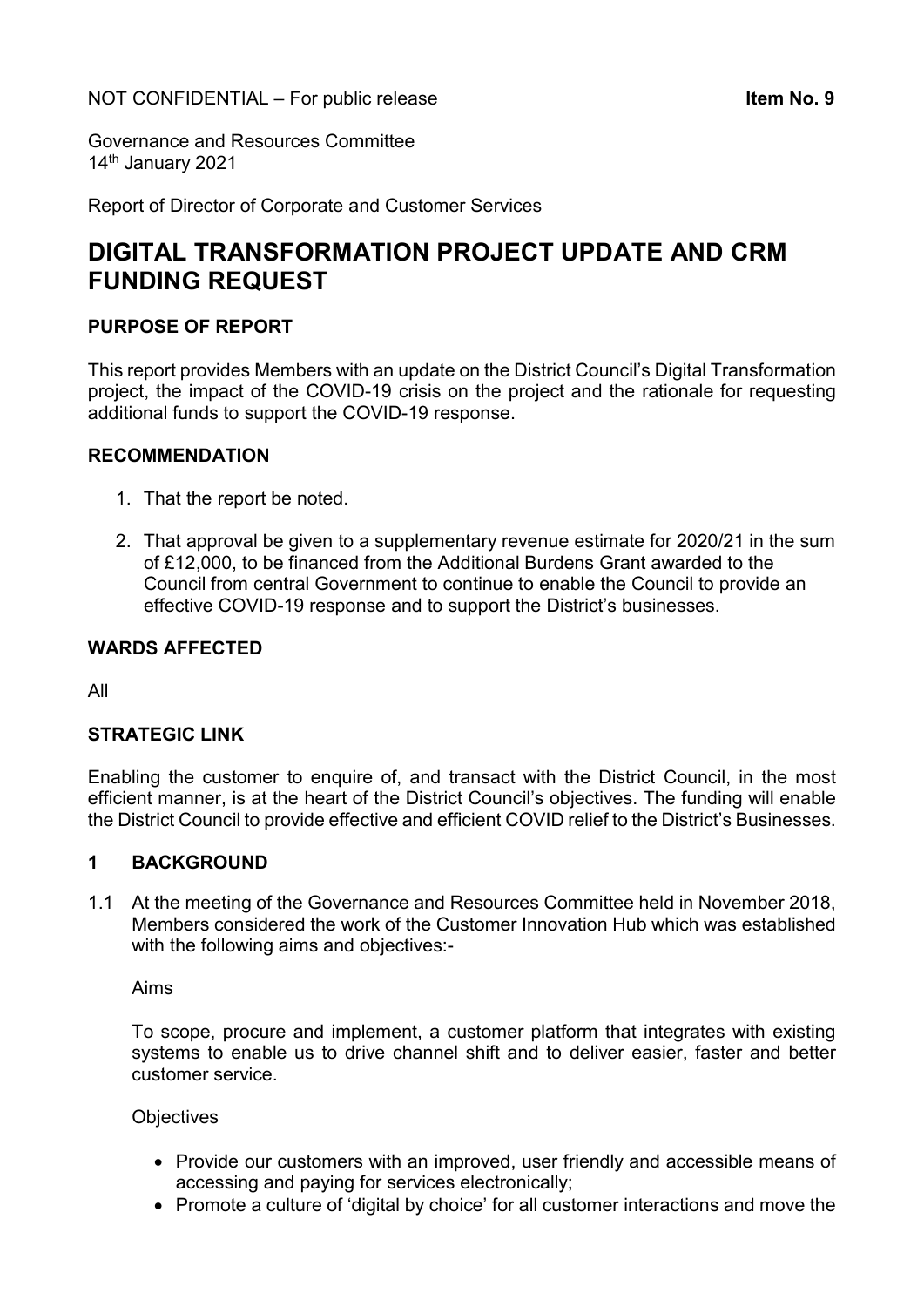organisation to a future state where customer service and satisfaction is key to our success;

- Minimise avoidable contact by unifying communications across the organisation;
- Transform customer interactions to the leanest form:
- Identify cashable efficiencies by the transformation of service delivery;
- Provide a means of implementing income generation opportunities;
- Develop by June 2019, a Customer Access Strategy as a means of setting standards and guidelines for delivering convenience and excellence for our customer which we can measure our performance by;
- Map current service provision on key priority areas and estimate level of time and effort required to deliver 'as is service'. Key priority areas currently defined are:
	- o Ordering, paying for and providing:
		- new / replacement bins;
		- regular chargeable bin collections;
		- occasional bulky waste collections;
		- regular or occasional trade waste collections;
		- ordering, paying for and providing car park permits and replacement resident passes;
		- paying non domestic rates and council tax bills;
- Devise simple means of gauging customer interest in modernising service provision and likely resistance to change.
- 1.2 The contract for the provision of a CRM system was signed with the preferred supplier; Meritec Ltd, at the end of March 2019 for an initial period of two years. The contract includes professional services to configure the system to replicate the councils existing e-Forms, the development of a new website home page built to encourage customer use of the CRM system and the integration of the system with the council's network infrastructure and core systems.
- 1.3 In March 2020 the COVID-19 crisis resulted in a nationwide lockdown, requiring the Town Hall to be closed to the public and the majority of District Council staff to work from home where possible. The lockdown had a dramatic impact on resident and customer access to the District Council and the District Council's ability to effectively respond to service requests.
- 1.4 In July and August 2020 the first COVID-19 business grant (the Discretionary Grant Fund) was established as the lockdown restriction was scaled back. Further support payments and business grants were launched throughout the rest of 2020 including; Test and Trace Support Payments, Local Restrictions Grant Schemes and the Additional Restrictions Grant scheme.

# 2 REPORT

- 2.1 The CRM system launched on 1 April 2020 with 49 forms; replacing all existing District Council web forms whilst, introducing a number of new, automated and customer trackable services. The CRM launch also including the launch of the MyAccount functionality which allowed users to track the progress of Clean and Green service requests and a customised dashboard with data on their waste collections and Councilors.
- 2.2 In addition to the CRM launching on 1 April, the Digital Transformation Project launched three new fully CRM integrated payment systems; SCP for self-service card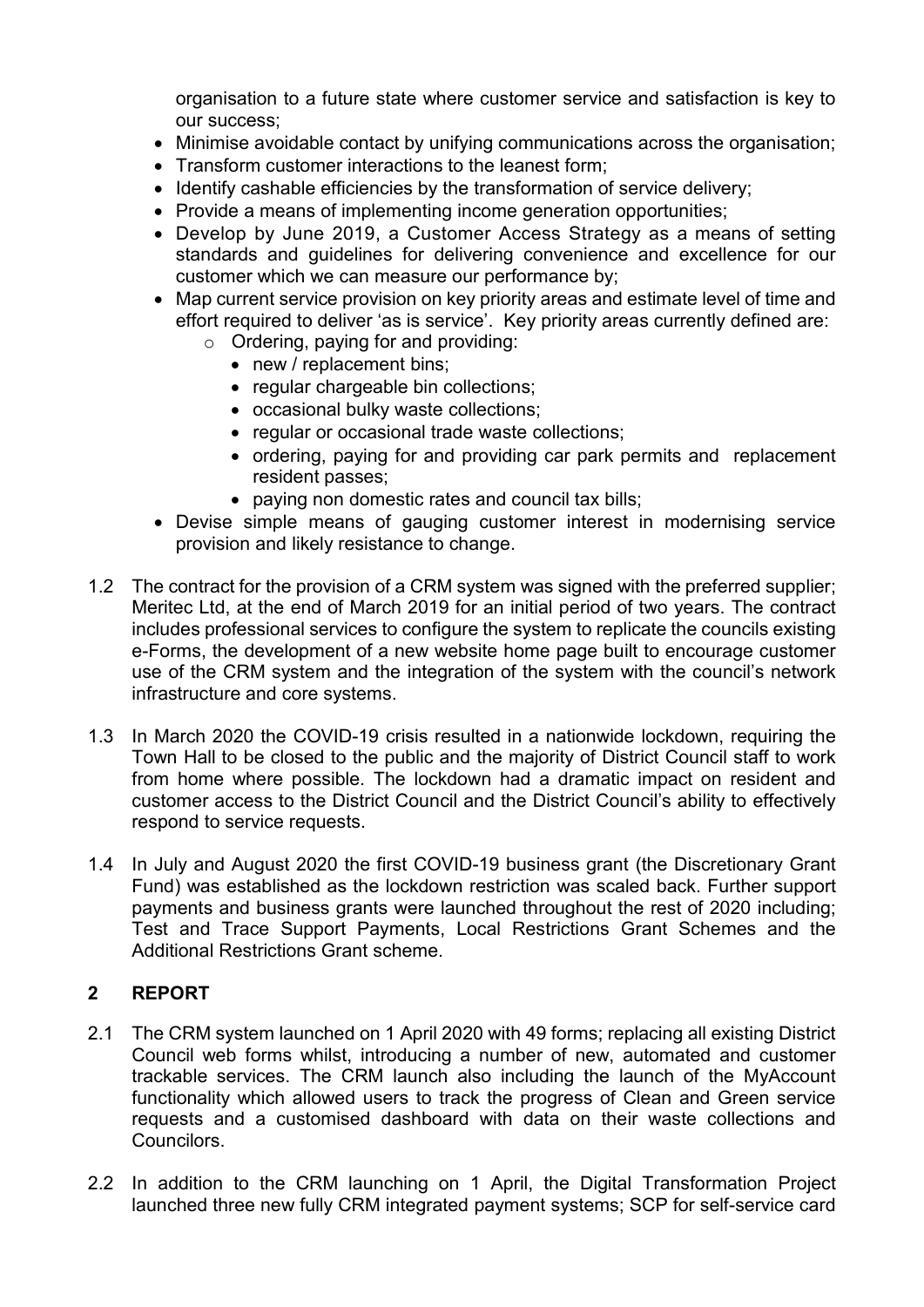and PayPal payments, Paye.net Portal for payments made via the phone or in person at reception and Paye.net which replaced the District Council's old Cash receipting system.

- 2.3 During July and August the CRM system was utilised to provide a fully digital end to end solution for businesses to apply for the COVID-19 Discretionary Grant Fund. The CRM system processed over 340 applications and the payments of approved grants. The CRM system also facilitated the requirements for reporting back to Central Government the progress and impact of these grants
- 2.4 July also saw the launch of the COVID-19 business intentions registration form launch within the CRM. This form was designed to support the District Council to track and support business to re-open following the lockdown.
- 2.5 The Digital Transformation team managed the implementation of the new Whitespace waste management system went live as planned on 3 August 2020; with in-cab technology and 11 new integrated CRM forms, providing real time data to the customer in relation to both the progress of their collections as well as updates on enquiries and service requests they raised. This work utilised the Lean process designs originally scoped as part of the Value Stream Analysis work conducted in the autumn of 2019. As a result a number of processes are now fully automated, such as Serco automatically re-ordering damaged or lost containers when they are responsible. Enhancements to the CRM forms now provide customers with a range of information such as if Serco have damaged or lost a container the CRM can inform the resident of this fact and that a replacement has been ordered. The system will also provide customers reporting a missed collection any status updates that may cause delays in their usual collection, such a vehicle breakdowns etc. and details of any reasons why waste was not collected, such as recycling bins being contaminated.
- 2.6 In September the new Garden Waste Subscription Service was launched within the CRM. This solution allowed customers to apply for the new subscription service and fully automatically processed all successful subscriptions in to the new Whitespace system. At the time of writing this report there have been over 10,000 subscriptions taken out via the CRM system. Together with its integration payment systems the solution has collected over £354,000 of subscription fees.
- 2.7 A further two COVID-19 support forms were launched via the CRM in October. The first to allow business to quickly and automatically apply for pavement licenses to assist business to begin or expand outdoor business opportunities. The second; the Test and Trace Support Scheme, designed for individuals who lost income as a result of the isolation requirements. This scheme was fully managed end to end within the CRM system and has handled over 250 applications to date.
- 2.8 A new fully integrated and paperless Direct Debit system was implemented in mid-November to support the Garden Waste Subscription Service and at the time of writing this report accounts for 7% (£24,395) of income to the subscription service in year 1 with a further £7,700 of income currently being processed.
- 2.9 Further COVID-19 related business grant schemes were launched in November to support business initially in the first tiered systems, and then the second national lockdown. Again the CRM was utilised to provide a fully automated and end to end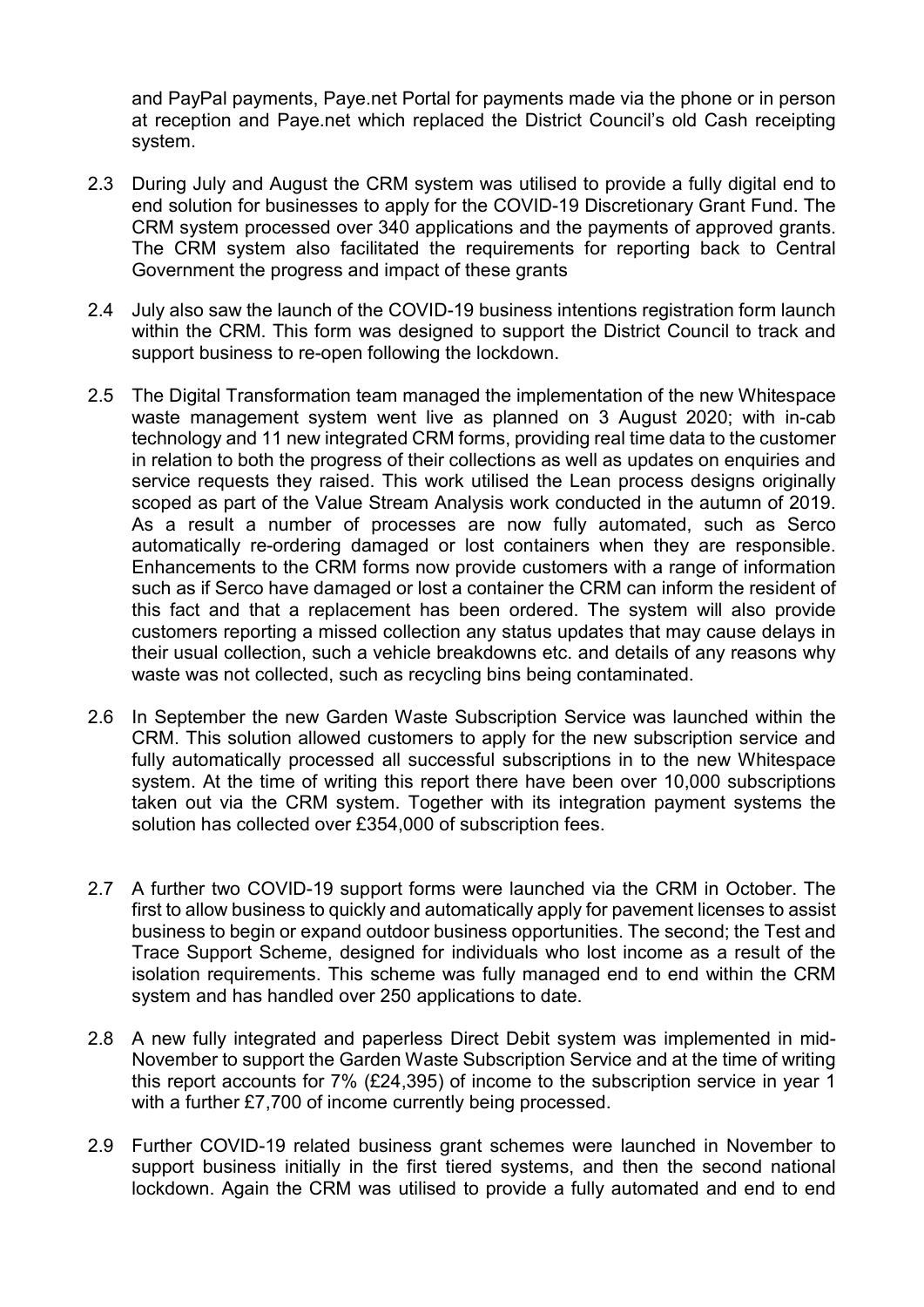solution to handle, process and pay the grants whilst allowing customers to track their progress. As at the last official update (close of play on 23 December 2020) the CRM had supported the payment of 895 Lockdown local Restrictions Support Grants (Closed) totaling £1,316,498 with a further 113 approved for payment in January. In total over 1,440 applications have been received at the time of writing.

- 2.10 Two further business grants were launched in via the CRM system in December 2020; Additional Restrictions Grants and the Wet-led pub Christmas Support Payments. At the time of writing over 220 applications have been submitted across these two schemes with the first payments having been made to successful applicants on 5 January 2021.
- 2.11 The CRM has been instrumental in supporting the residents and business of the District during 2020 and allowed the District Council to continue to maintain its services throughout the COVID-19 crisis. The CRM's integrated, automated and efficient technology and process design allowed for a range of services to continue throughout the period and allowed the District Council to continue to deliver services with reduced functional staffing levels during the initial lockdown and beyond. As a result since the 1 April 2020 to 31 December 2020, the CRM has increased the number of services available online from 49 at launch to over 80. It has processed over 46,000 enquiries with 91% submitted directly by the customer via Self Service and has 3,599 registered MyAccount users at the time of writing.

| <b>Month</b>  | <b>BSU</b> | <b>Self Service</b> | Total | % via SS |
|---------------|------------|---------------------|-------|----------|
| Apr-20        | 99         | 1367                | 1466  | 93%      |
| $May-20$      | 131        | 1635                | 1766  | 93%      |
| <b>Jun-20</b> | 199        | 1975                | 2174  | 91%      |
| <b>Jul-20</b> | 230        | 1900                | 2130  | 89%      |
| <b>Aug-20</b> | 232        | 7137                | 7369  | 97%      |
| Sep-20        | 921        | 10512               | 11433 | 92%      |
| <b>Oct-20</b> | 1007       | 5855                | 6862  | 85%      |
| <b>Nov-20</b> | 623        | 5172                | 5795  | 89%      |
| <b>Dec-20</b> | 522        | 7025                | 7547  | 93%      |
| Total         | 3964       | 42578               | 46542 | 91%      |

- 2.12 In the same period the CRM and the integrated payment systems have taken payments of more than £2,000,000.
- 2.13 The scale of the technical support required to implement and automate payment of the latest round of COVID-19 business support grants; coupled with the increasing number and complexity of schemes; the extreme deadlines and additional priority activities for the Digital Transformation team has required and will continue to require us to procure additional technical consultancy services from the CRM providers (Meritec).
- 2.14 Meritec offer customers the ability to purchase consultancy days in packages of 10 days at the rate of £650 (+VAT) per day. To date the authority has utilised approximately nine days of consultancy work from Meritec to support the District Councils objectives. Additionally, officers have identified a number of additional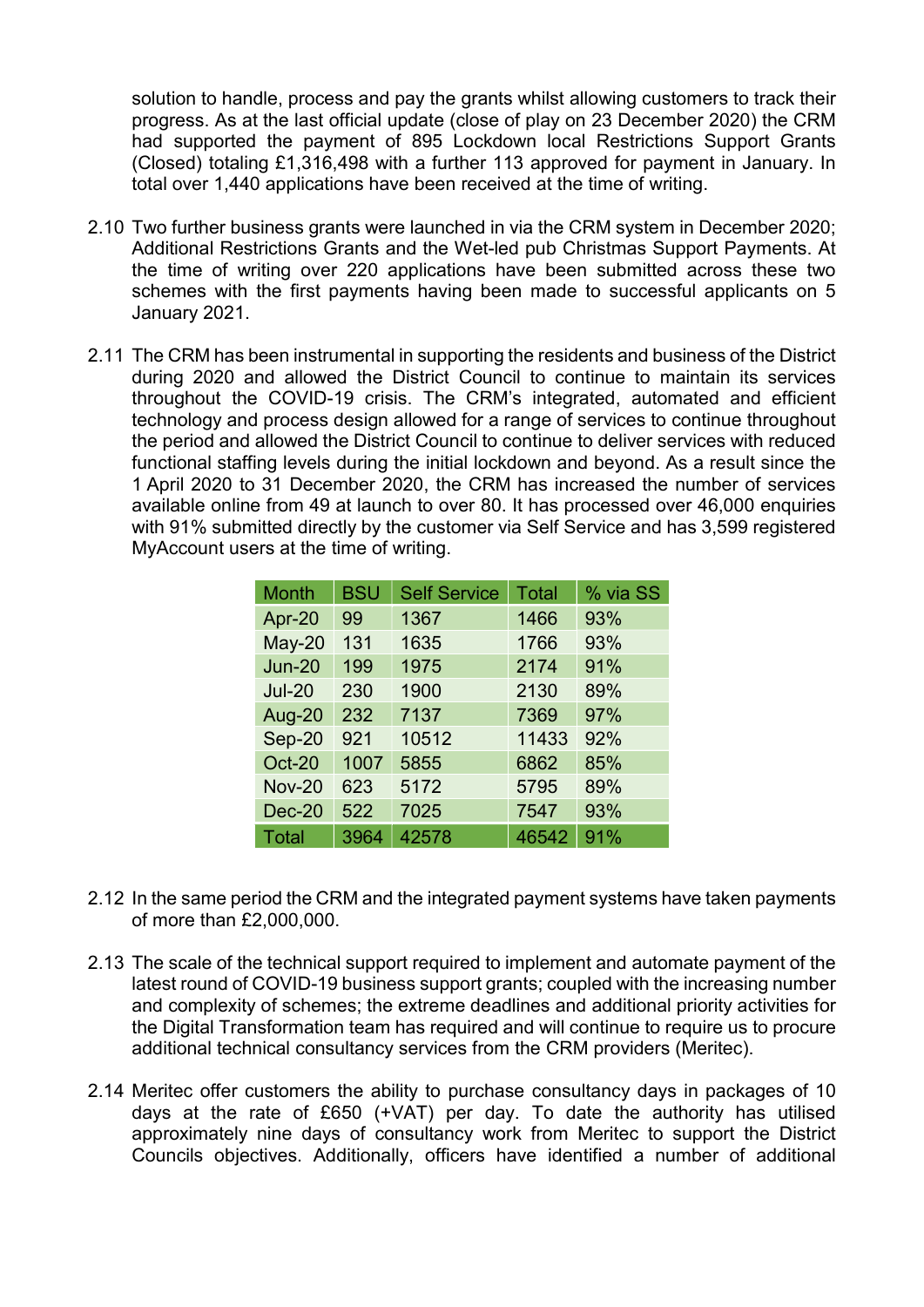technical requirements we will need of them to support the existing COVID-19 grant schemes.

- 2.15 As a result of the work already undertaken by Meritec and in anticipation of the additional services required to support the District Councils COVID-19 response it is recommended that the Council procures two 10 day consultancy packages at a reduced rate of £600 (+VAT) per day; totaling £12,000 (+VAT).
- 2.16 These technical consultancy days will cover the additional work conducted by Meritec to date, the anticipated work for the current COVID-19 business support schemes and provide the District Council with resilience for additional consultancy work in support of the CRM system and the District Councils ongoing priorities and COVID-19 response.
- 2.17 As these costs relate directly to and are as a result of increased burdens resulting from the COVID-19 crisis it is recommended that it is approved to allocate this cost to the Additional Burdens grants received from Central Government.
- 2.18 The Council's decision to invest in a CRM system has been proven to have paid off significantly in the face of the challenges presented in responding to the Covid-19 pandemic. The self-service functionality it provides, as well as easy to use pathways through the Council's website to apply for Covid grant funding has meant that the Council has been better able to serve its customers and do so more efficiently. Further work will be required in respect of Phase 2 of the CRM implementation which will deliver further efficiencies and improvements, however the timing of this work is likely to impacted by the demands of responding to Covid-19, which has delayed various aspects of the digital transformation to date. Members will continue to receive update reports in respect of the progress made in implementing the CRM and demonstrating where improvements have been made and efficiencies realised.

# 3 RISK ASSESSMENT

Legal

3.1 There are no direct legal implications arising from this report and the legal risk is therefore considered to be low.

Finance

3.2 The additional spending of £12,000 can be met from the Additional Burdens Grant received from the government so the financial risk is low. However, as there is no approved budget for this expenditure, the item will need to be referred to Council for approval of a supplementary revenue estimate for 2020/21, to be financed by grant.

# 4 OTHER CONSIDERATIONS

4.1 In preparing this report, the relevance of the following factors has also been considered: prevention of crime and disorder, equalities, environmental, climate change, health, human rights, personnel and property.

# 5 CONTACT INFORMATION

5.1 James McLaughlin - Director of Corporate and Customer Services Telephone: 01629 761281